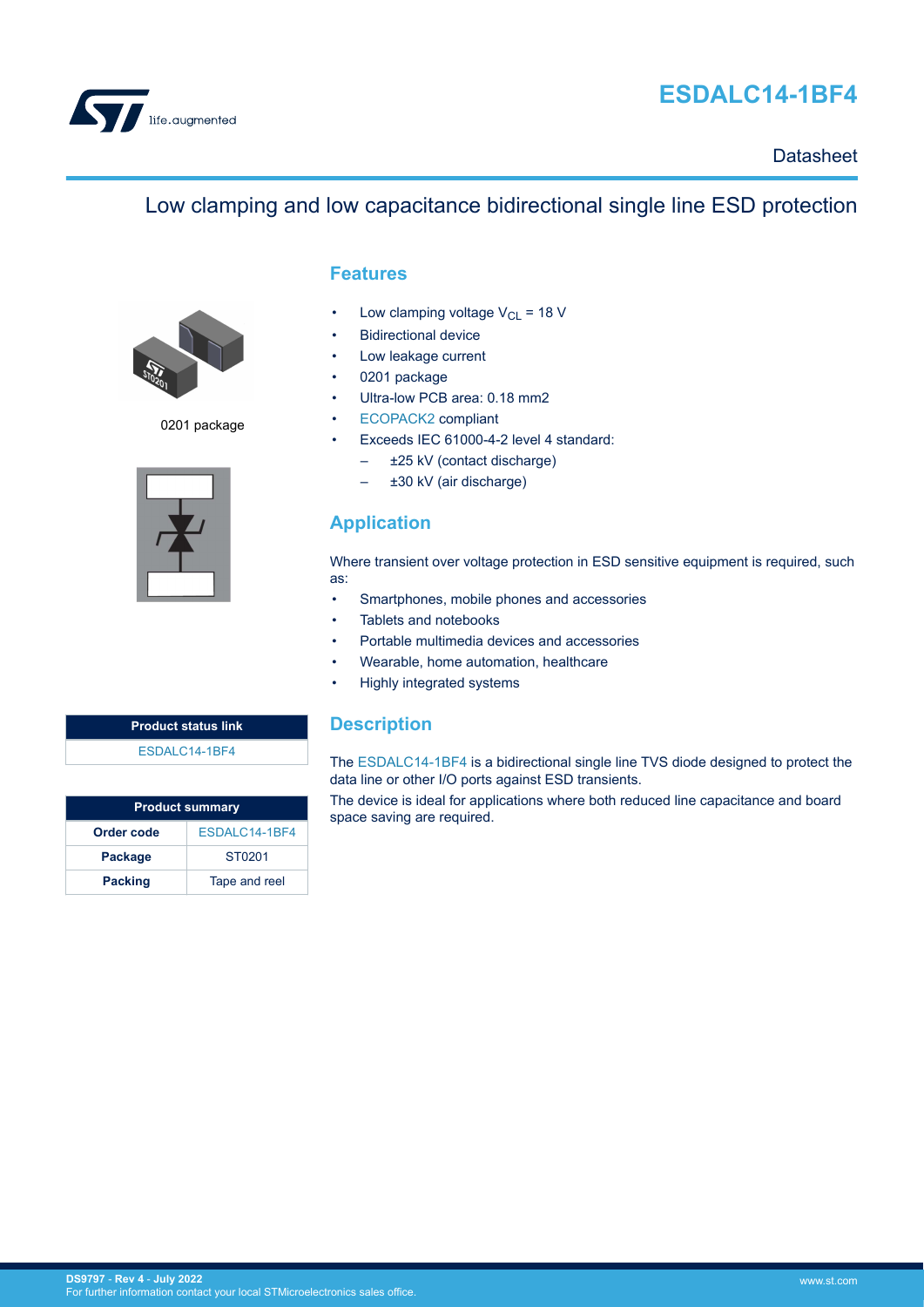

# **1 Characteristics**

| Symbol                         |                                                    | Value                           | <b>Unit</b> |    |
|--------------------------------|----------------------------------------------------|---------------------------------|-------------|----|
| $V_{PP}$<br>Peak pulse voltage |                                                    | IEC 61000-4-2 contact discharge | 25          | kV |
|                                |                                                    | IEC 61000-4-2 air discharge     | 30          |    |
| $P_{PP}$                       | Peak pulse power dissipation (8/20 µs)             |                                 | 100         | W  |
| <b>I</b> pp                    | Peak pulse current (8/20 µs)                       |                                 | 5           | A  |
| Τ <sub>i</sub>                 | Maximum operating junction temperature range       | $-40$ to $+150$                 | $^{\circ}C$ |    |
| ${\mathsf T}_{\textsf{stg}}$   | Storage temperature range                          | $-65$ to $+150$                 | $^{\circ}C$ |    |
| Tī.                            | Maximum lead temperature for soldering during 10 s | 260                             | $^{\circ}C$ |    |

### **Table 1. Absolute maximum ratings (Tamb = 25 °C)**

### **Figure 1. Electrical characteristics (definitions)**



### **Table 2. Electrical characteristics (Tamb = 25 °C)**

| <b>Symbol</b>              | <b>Test condition</b>                             | Min. | Typ. | Max. | <b>Unit</b> |
|----------------------------|---------------------------------------------------|------|------|------|-------------|
| $\mathsf{V}_{\mathsf{BR}}$ | $I_R = 1$ mA                                      | 13   |      |      | V           |
| <b>IRM</b>                 | $VRM = 12 V$                                      |      |      | 100  | nA          |
| $V_{\rm CL}$               | 8 kV contact discharge after 30 ns, IEC 61000-4-2 |      | 18   |      | V           |
| $C_{LINE}$                 | $F = 1$ MHz, $V_{LINE} = 0$ V, $V_{OSC} = 30$ mV  |      | 22   | 25   | pF          |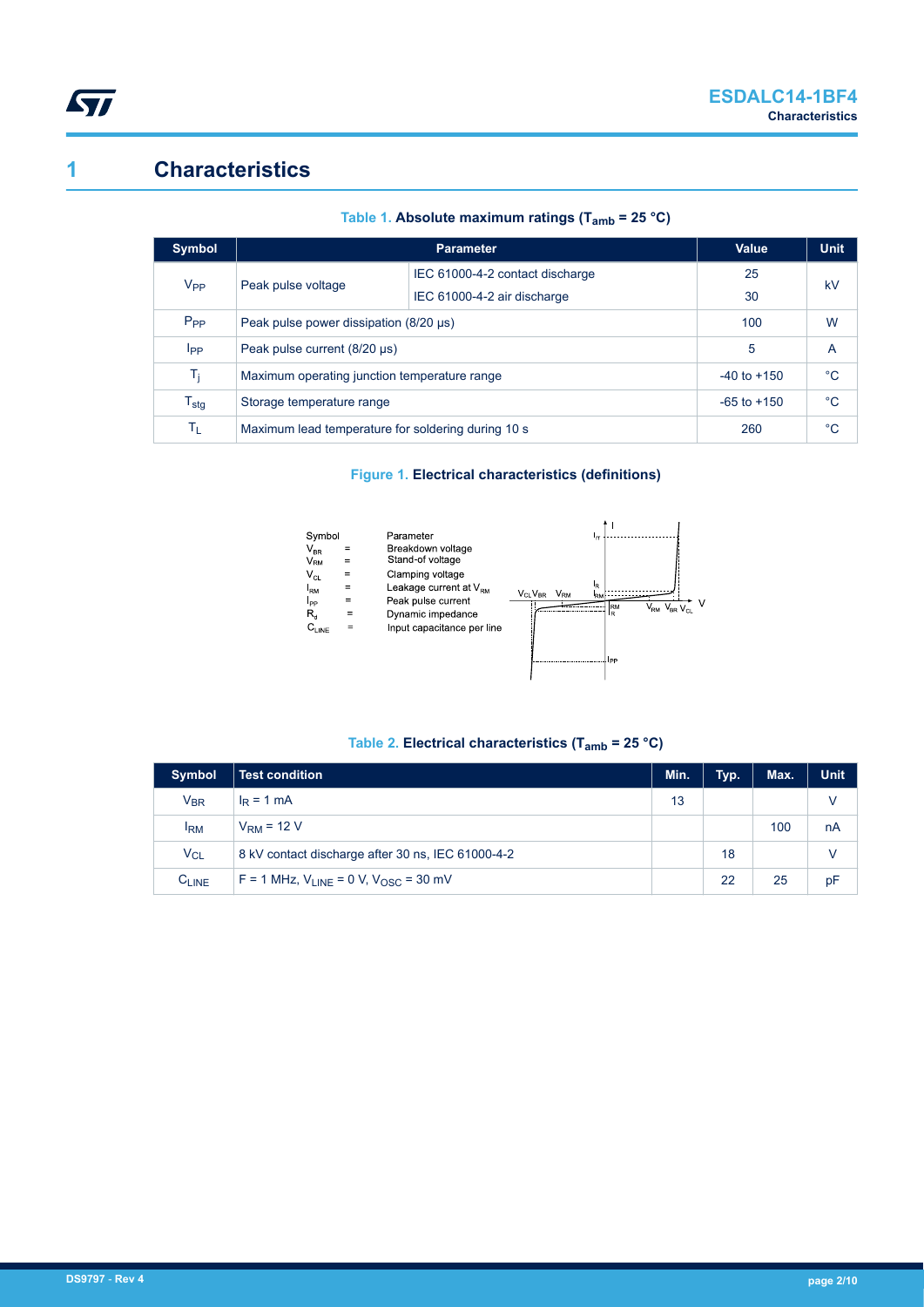

## **1.1 Characteristics (curves)**





**Figure 5. ESD response to IEC 61000-4-2 (-8 kV contact discharge)**





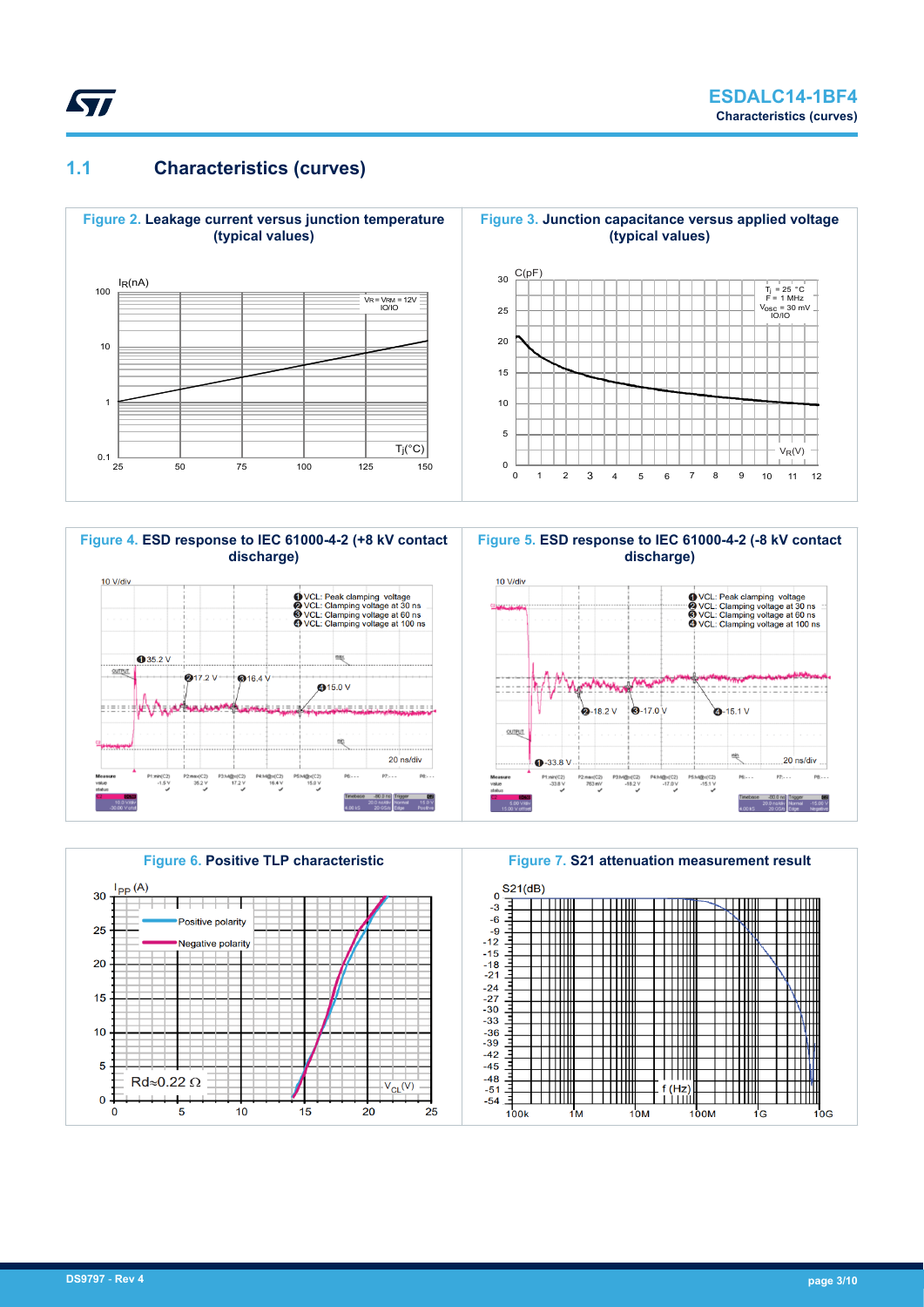ST

# **2 Package information**

In order to meet environmental requirements, ST offers these devices in different grades of [ECOPACK](https://www.st.com/ecopack) packages, depending on their level of environmental compliance. ECOPACK specifications, grade definitions and product status are available at: [www.st.com.](http://www.st.com) ECOPACK is an ST trademark.

## **2.1 ST0201 package information**



#### **Figure 8. Package outline**

*Note: The marking codes can be rotated by 90 ° or 180° to differentiate assembly location. In no case should this product marking be used to orient the component for its placement on a PCB. Only pin 1 mark is to be used for this purpose.*

#### **Table 3. Package mechanical data**

|                | <b>Dimensions</b>  |       |       |  |  |
|----------------|--------------------|-------|-------|--|--|
| Ref.           | <b>Millimeters</b> |       |       |  |  |
|                | Min.               | Typ.  | Max.  |  |  |
| A              | 0.280              | 0.300 | 0.320 |  |  |
| b              | 0.125              | 0.140 | 0.155 |  |  |
| D              | 0.570              | 0.600 | 0.630 |  |  |
| D <sub>1</sub> |                    | 0.350 |       |  |  |
| E              | 0.270              | 0.300 | 0.330 |  |  |
| E <sub>1</sub> | 0.175              | 0.190 | 0.255 |  |  |
| fD             | 0.110              | 0.125 | 0.140 |  |  |
| <b>fE</b>      | 0.040              | 0.055 | 0.070 |  |  |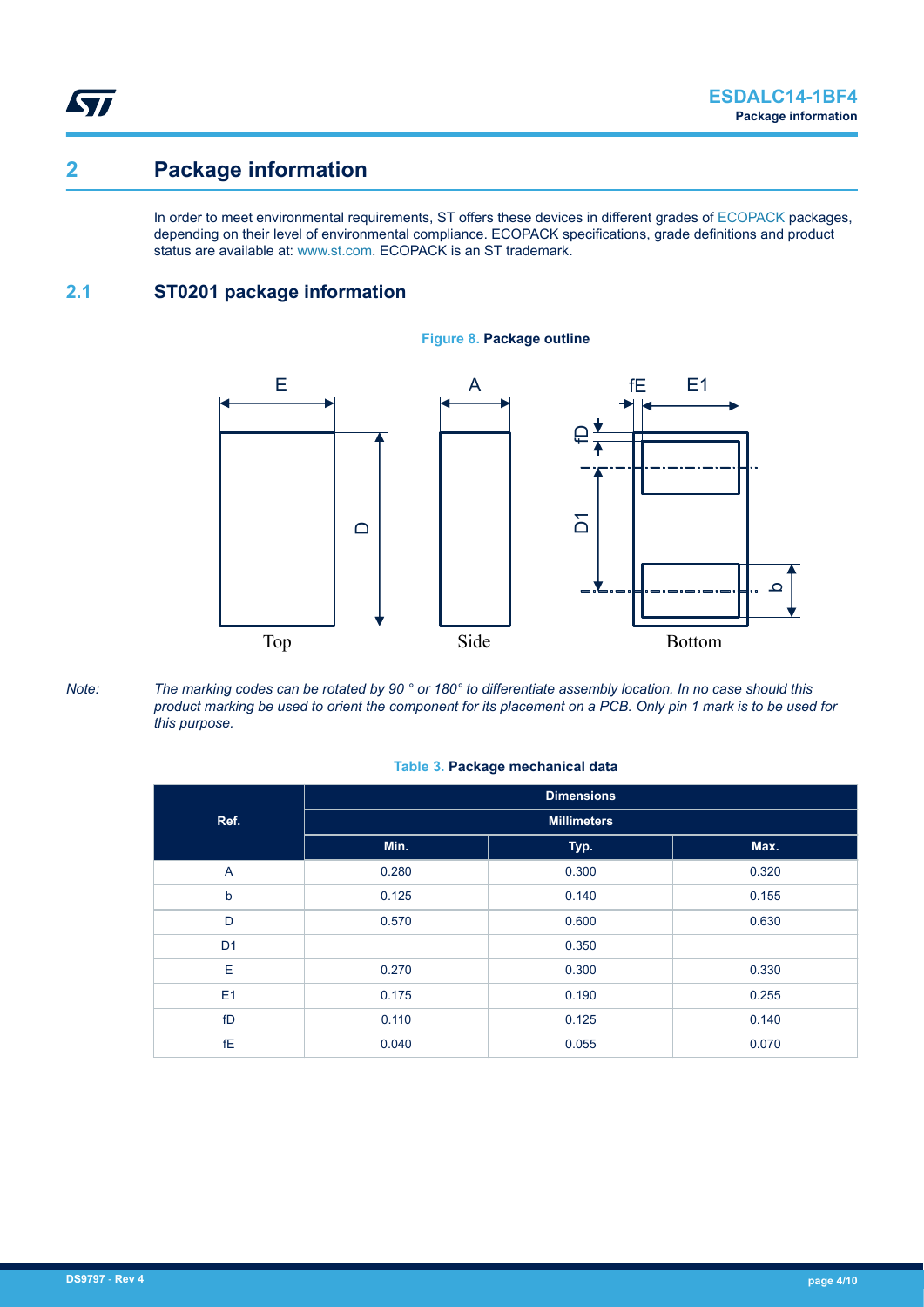

### **Figure 9. Tape and reel specification (in mm)**

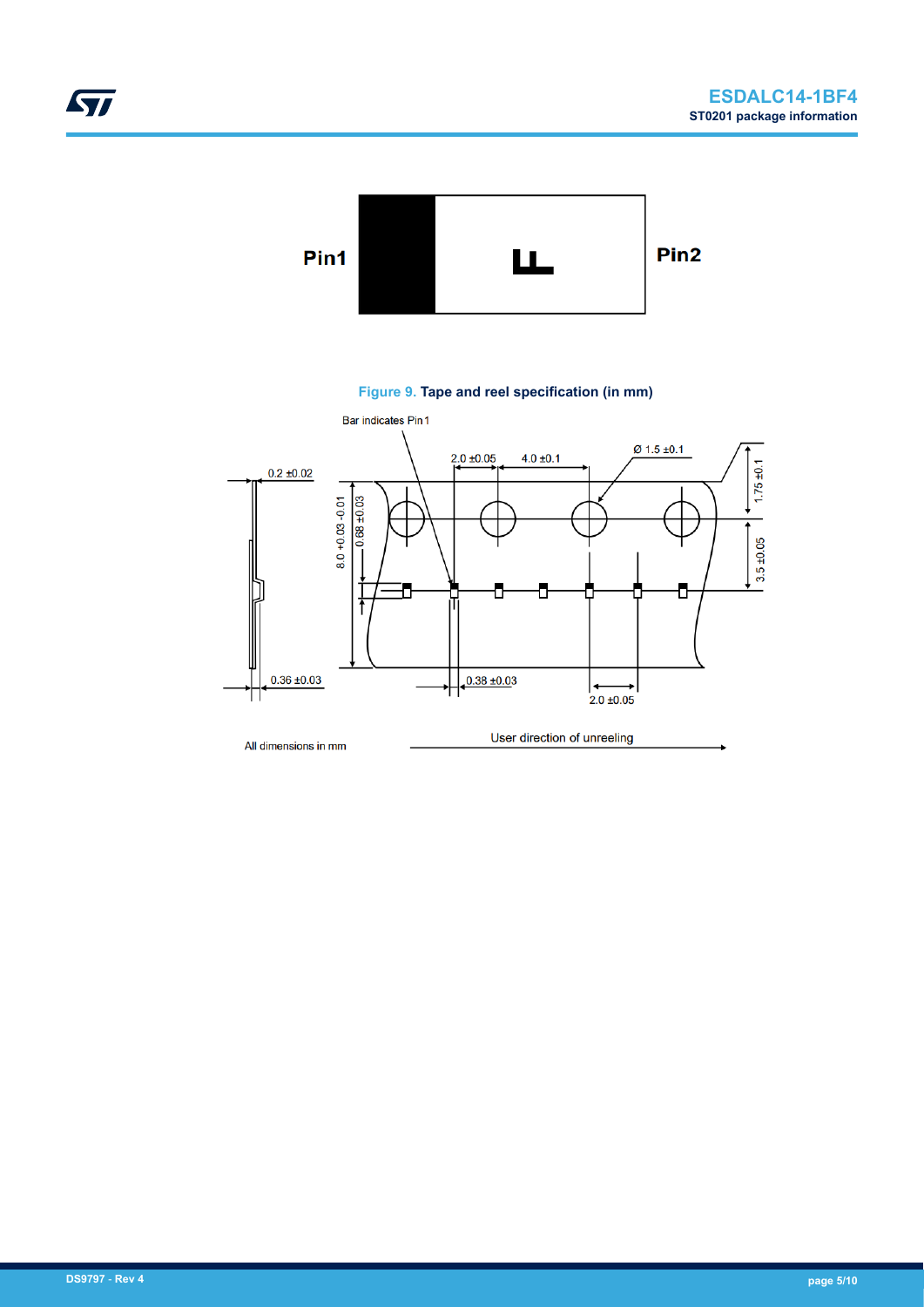# **3 Recommendation on PCB assembly**

## **3.1 Footprint**

**ST** 

- 1. Footprint in mm
	- a. SMD footprint design is recommended.

### **Figure 10. Footprint in mm**



### **3.2 Stencil opening design**

- 1. Reference design
	- a. Stencil opening thickness: 75 μm / 3 mils





### **3.3 Solder paste**

- 1. Halide-free flux qualification ROL0 according to ANSI/J-STD-004.
- 2. "No clean" solder paste is recommended.
- 3. Offers a high tack force to resist component movement during high speed.
- 4. Use solder paste with fine particles: powder particle size 20-38 µm.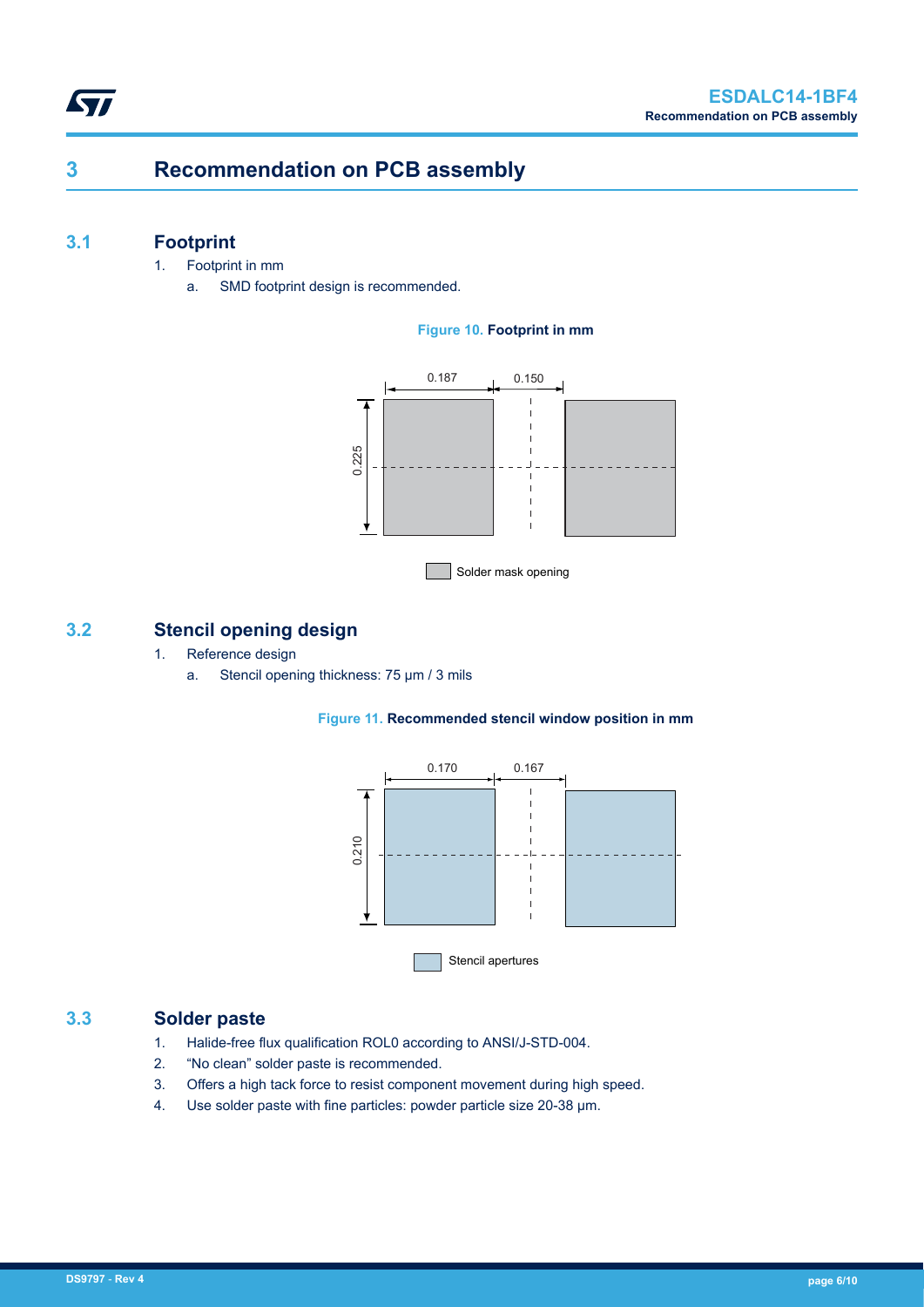### **3.4 Placement**

- 1. Manual positioning is not recommended.
- 2. It is recommended to use the lead recognition capabilities of the placement system, not the outline centering
- 3. Standard tolerance of ±0.05 mm is recommended.
- 4. 1.0 N placement force is recommended. Too much placement force can lead to squeezed out solder paste and cause solder joints to short. Too low placement force can lead to insufficient contact between package and solder paste that could cause open solder joints or badly centered packages.
- 5. To improve the package placement accuracy, a bottom side optical control should be performed with a high resolution tool.
- 6. For assembly, a perfect supporting of the PCB (all the more on flexible PCB) is recommended during solder paste printing, pick and place and reflow soldering by using optimized tools.

### **3.5 PCB design preference**

- 1. To control the solder paste amount, the closed via is recommended instead of open vias.
- 2. The position of tracks and open vias in the solder area should be well balanced. A symmetrical layout is recommended, to avoid any tilt phenomena caused by asymmetrical solder paste due to solder flow away.

### **3.6 Reflow profile**

#### **Figure 12. ST ECOPACK recommended soldering reflow profile for PCB mounting**



*Note: Minimize air convection currents in the reflow oven to avoid component movement. Maximum soldering profile corresponds to the latest IPC/JEDEC J-STD-020.*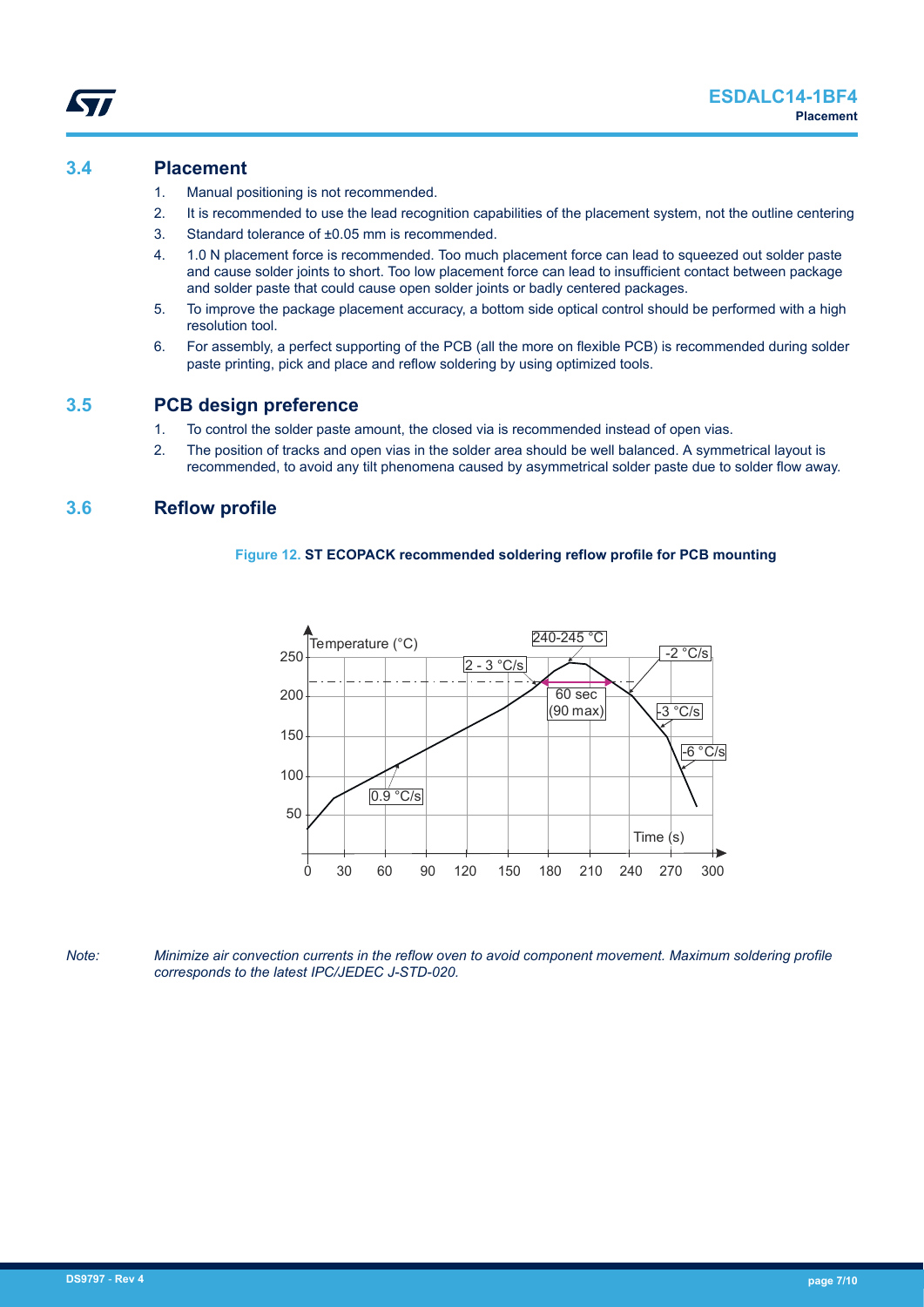<span id="page-7-0"></span>

# **4 Ordering information**





#### **Table 4. Ordering information**

| Order code    | <b>Marking</b> | Package | Weight     | Base qtv. | Delivery mode |
|---------------|----------------|---------|------------|-----------|---------------|
| ESDALC14-1BF4 | $\Gamma(1)$    | ST0201  | $0.120$ mg | 15000     | Tape and reel |

*1. The marking can be rotated by multiples of 90° to differentiate assembly location*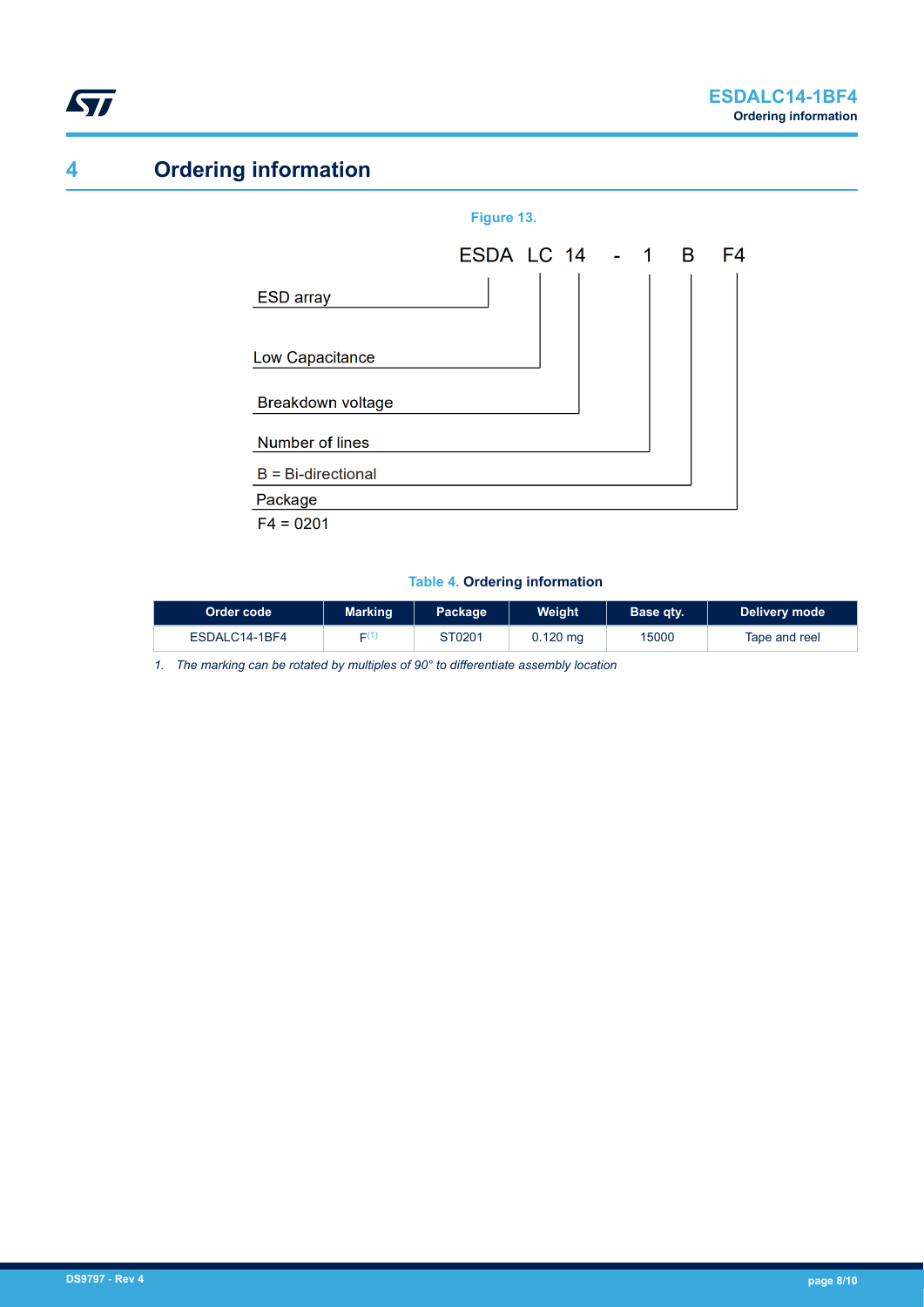# **Revision history**

### **Table 5. Document revision history**

| <b>Date</b> | <b>Version</b> | <b>Changes</b>                            |
|-------------|----------------|-------------------------------------------|
| 11-Oct-2013 |                | First issue.                              |
| 03-Sep-2015 | 2              | Updated Table 2.                          |
| 14-Dec-2017 | 3              | Updated weight from 0.116 mg to 0.120 mg. |
| 05-Jul-2022 | 4              | Updated Table 4.                          |